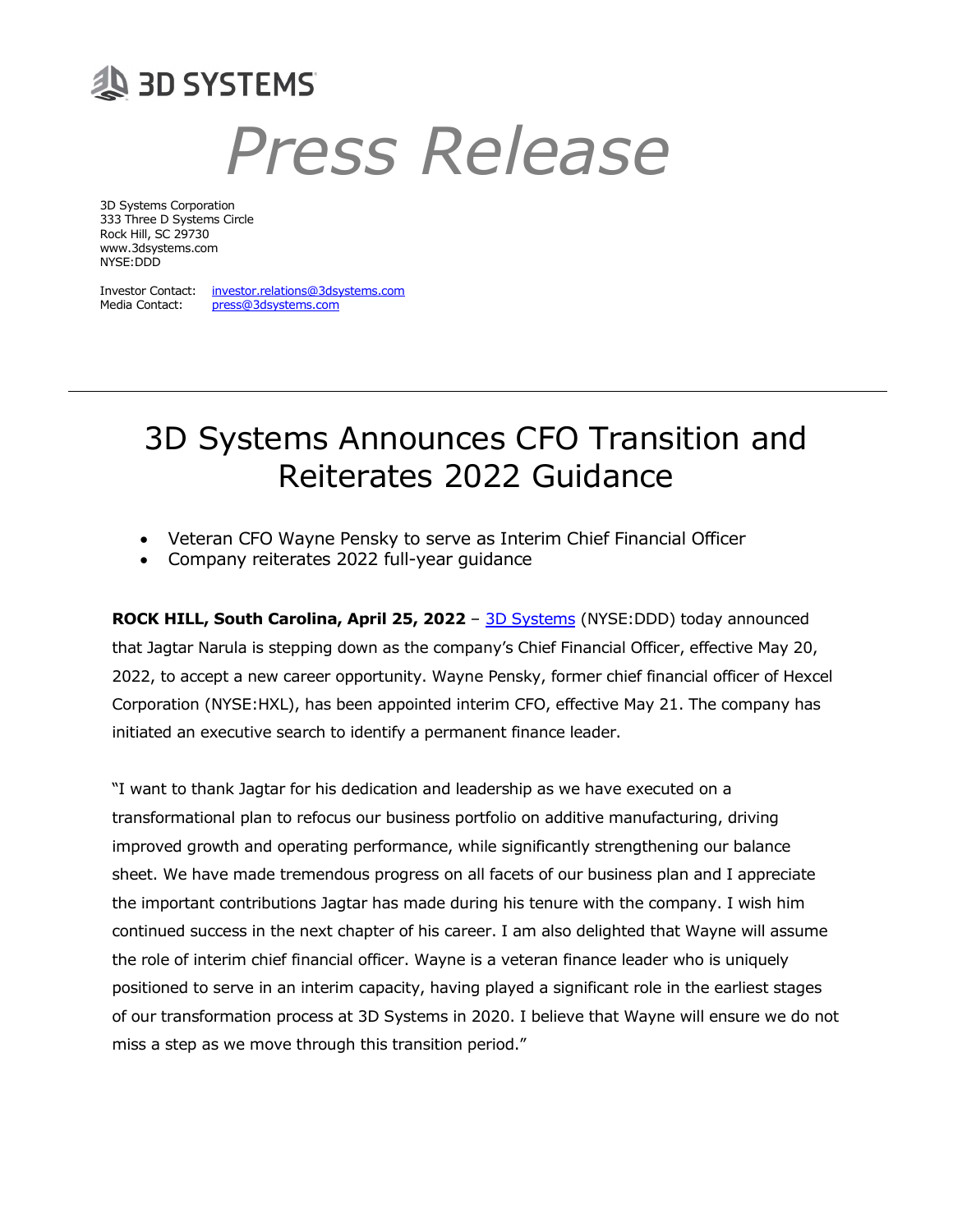Mr. Pensky retired in 2017 after 24 years with Hexcel, a multinational manufacturer of advanced composite materials used in aerospace and industrial applications. He served as CFO for his last 10 years with Hexcel, during which time Hexcel's revenue doubled to more than \$2 billion and its net income grew nearly four-fold. Prior to that, he held a variety of financial leadership roles including head of finance, corporate controller and chief accounting officer. Pensky began his career with Arthur Andersen & Co, where he served 14 years. He earned a Master of Business Administration from the University of California at Berkeley.

#### Reiterates Full Year 2022 Guidance

In its fourth quarter 2021 earnings release, the company provided annual guidance for revenue, non-GAAP gross margins, and non-GAAP operating expenses for the full year 2022. The company confirms that it expects full-year 2022 revenue to be within a range of \$570 million and \$630 million. The company expects full-year 2022 non-GAAP gross margins to be between 40% to 44% and non-GAAP operating expenses to be between \$225 million and \$250 million. The company's 2022 guidance assumes no significant increase in macroeconomic and geopolitical factors that would negatively impact its business.

#### Forward-Looking Statements

Certain statements made in this release that are not statements of historical or current facts are forward-looking statements within the meaning of the Private Securities Litigation Reform Act of 1995. Forward-looking statements involve known and unknown risks, uncertainties and other factors that may cause the actual results, performance or achievements of the company to be materially different from historical results or from any future results or projections expressed or implied by such forward-looking statements. In many cases, forward looking statements can be identified by terms such as "believes," "belief," "expects," "may," "will," "estimates," "intends," "anticipates" or "plans" or the negative of these terms or other comparable terminology. Forward-looking statements are based upon management's beliefs, assumptions and current expectations and may include comments as to the company's beliefs and expectations as to future events and trends affecting its business and are necessarily subject to uncertainties, many of which are outside the control of the company. The factors described under the headings "Forward-Looking Statements" and "Risk Factors" in the company's periodic filings with the Securities and Exchange Commission, as well as other factors, could cause actual results to differ materially from those reflected or predicted in forward-looking statements. Although management believes that the expectations reflected in the forward-looking statements are reasonable, forward-looking statements are not, and should not be relied upon as a guarantee of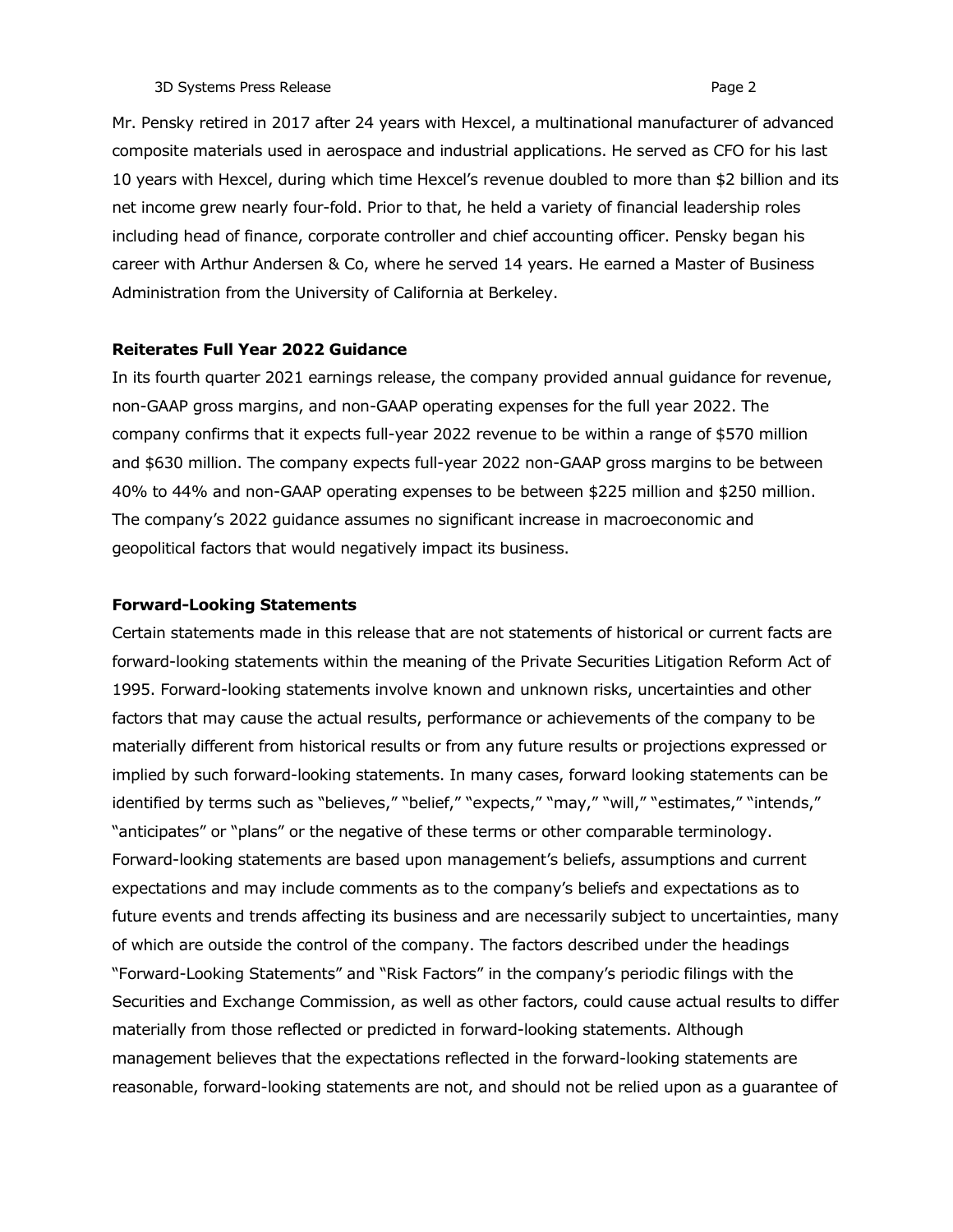future performance or results, nor will they necessarily prove to be accurate indications of the times at which such performance or results will be achieved. The forward-looking statements included are made only as the date of the statement. 3D Systems undertakes no obligation to update or revise any forward-looking statements made by management or on its behalf, whether as a result of future developments, subsequent events or circumstances or otherwise, except as required by law.

### Presentation of Information in this Press Release

3D Systems reports its financial results in accordance with GAAP. Management also reviews and reports certain non-GAAP measures, including non-GAAP gross margins and non-GAAP operating expenses. These non-GAAP measures exclude certain special items that management does not view as part of 3D Systems' underlying results as they may be highly variable, may be unusual or infrequent, are difficult to predict and can distort underlying business trends and results. Management believes that the non-GAAP measures provide useful additional insight into underlying business trends and results and provide a more meaningful comparison of periodover-period results. Additionally, management uses the non-GAAP measures for planning, forecasting and evaluating business and financial performance, including allocating resources and evaluating results relative to employee compensation targets. 3D Systems' non-GAAP measures are not calculated in accordance with or as required by GAAP and may not be calculated the same as similarly titled measures used by other companies. These non-GAAP measures should thus be considered as supplemental in nature and not considered in isolation or as a substitute for the related financial information prepared in accordance with GAAP.

To calculate the non-GAAP measures, 3D Systems excludes the impact of the following items:

- amortization of intangible assets, a non-cash expense, as 3D Systems' intangible assets were primarily acquired in connection with business combinations;
- costs incurred in connection with acquisitions and divestitures, such as legal, consulting and advisory fees;
- stock-based compensation expenses, a non-cash expense;
- restructuring charges (cost optimization plans), impairment charges, including goodwill, divestiture gains or losses, and severance charges pertaining to senior level employees;
- certain compensation expense related to the 2021 Volumetric acquisition; and
- revenue from divestitures included in current and comparable periods necessary to calculate revenue growth excluding the impact of divestitures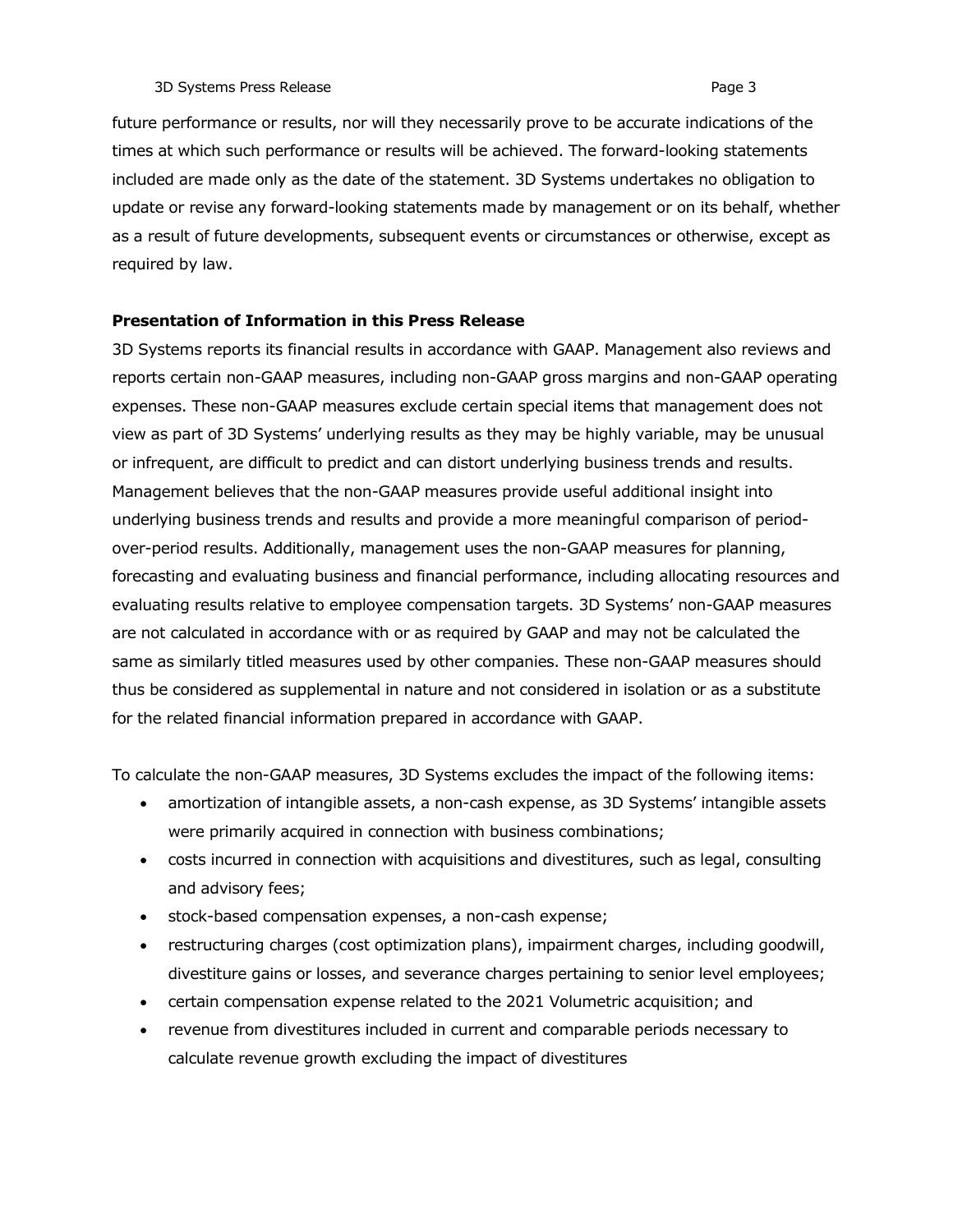#### 3D Systems Press Release **Page 4** and the system of the system of the system of the system of the system of the system of the system of the system of the system of the system of the system of the system of the system of th

Amortization of intangibles, acquisition and divestiture related costs are excluded from non-GAAP measures as the timing and magnitude of business combination transactions are not predictable, can vary significantly from period to period and the purchase price allocated to amortizable intangible assets and the related amortization period are unique to each acquisition. Amortization of intangible assets will recur in future periods until such intangible assets have been fully amortized. While intangible assets contribute to the Company's revenue generation, the amortization of intangible assets does not directly relate to the sale of the Company's products or services. Additionally, intangible asset amortization expense typically fluctuates based on the size and timing of the Company's acquisition activity. Accordingly, the Company believes excluding the amortization of intangible assets enhances the Company's and investors' ability to compare the Company's past financial performance with its current performance and to analyze underlying business performance and trends. Although stock-based compensation is a key incentive offered to certain of our employees, we continue to evaluate our business performance excluding stock-based compensation; therefore, it is excluded from non-GAAP measures. Stockbased compensation expenses will recur in future periods. Restructuring charges (cost optimization plans), impairment charges, including goodwill, divestiture gains or losses, and severance charges pertaining to senior level employees, are excluded from non-GAAP measures as the frequency and magnitude of these activities may vary widely from period to period. Additionally, impairment charges, including goodwill, are non-cash. Furthermore, 3D Systems excludes contingent consideration recorded as compensation expense related to the 2021 Volumetric acquisition from non-GAAP measures as management evaluates financial performance excluding this expense, which is viewed by management as similar to acquisition consideration.

3D Systems does not provide forward-looking guidance for certain measures on a GAAP basis. The company is unable to provide a quantitative reconciliation of forward-looking non-GAAP gross margins and non-GAAP operating expenses to the most directly comparable forwardlooking GAAP measures without unreasonable effort because certain items, including legal, acquisition expenses, stock-compensation expense, intangible amortization expense, restructuring expenses, and goodwill impairment, are difficult to predict and estimate. These items are inherently uncertain and depend on various factors, many of which are beyond the company's control, and as such, any associated estimate and its impact on GAAP performance could vary materially.

## About 3D Systems